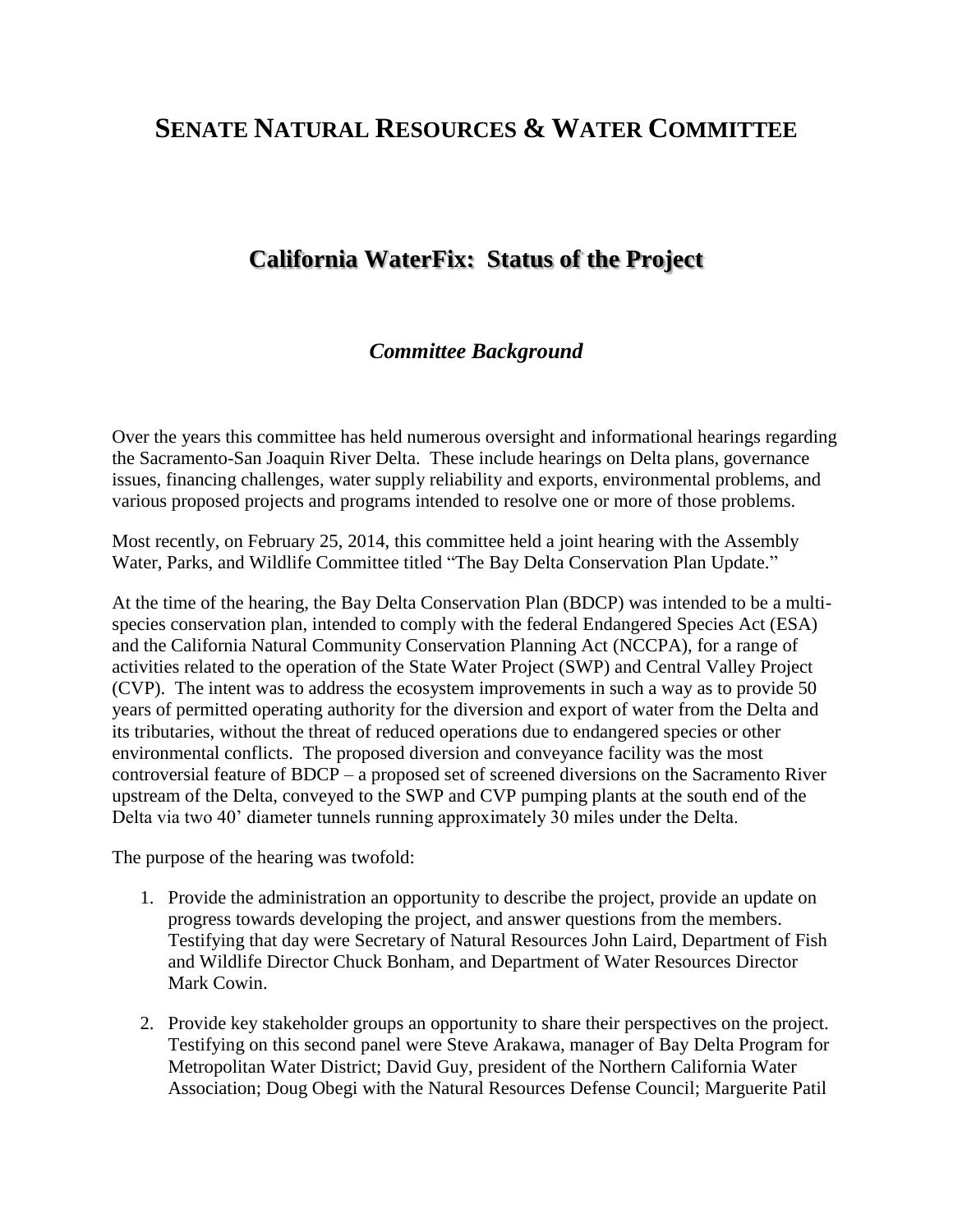with Contra Costa Water District; Jason Peltier with Westlands Water District, and Larry Ruhstaller, San Joaquin County supervisor and chair of the Delta Protection Commission.

### *A recap of that hearing is attached under Tabs 2 & 3. \**

A little over a year later, on April 30, 2015, Governor Brown issued a press release stating:

*After months of public comment and exhaustive review, Governor Edmund G. Brown Jr. today joined top federal officials to unveil plans that accelerate restoration of the Delta's ecosystem and fix the state's aging water infrastructure.*

*"We can't just cross our fingers, hoping for the best in the Delta," said Governor Brown. "Fish populations are at an all-time low. Bold action is imperative. We've*  listened to the public and carefully studied the science. This revised plan is the *absolute best path forward."†*

In essence, the BDCP was split into two separate programs:

- 1. California WaterFix the preferred alternative for which consisted of three new diversion points in the north Delta, tunnel conveyance and ancillary facilities, operational elements, and required environmental mitigations for the project.
- 2. California EcoRestore which was to the restoration of at least 30,000 acres of Sacramento-San Joaquin Delta (Delta) habitat by 2020. Driven by world-class science and guided by adaptive management, California EcoRestore is designed to pursue habitat restoration projects with clearly defined goals, measurable objectives, and financial resources to help ensure success. The types of habitat targeted include tidal wetlands, floodplain, upland, riparian, fish passage improvements and others.

Also, instead of creating a 50 year multi-species conservation plan, California WaterFix would instead seek traditional incidental take permits from state and federal fish and wildlife agencies.

### *A description of the changes from BDCP to California WaterFix is attached under Tab 4. ‡*

Recently, California WaterFix reached a key milestone, with the release of the Final Environmental Impact Report/Environmental Impact Statement (EIR/EIS) on December 22,  $2016.$  $^{\$}$ 

§ Available at:<http://baydeltaconservationplan.com/FinalEIREIS.aspx>

l Also available at [https://mavensnotebook.com/2014/03/03/joint-informational-hearing-on-the-bdcp-part-1](https://mavensnotebook.com/2014/03/03/joint-informational-hearing-on-the-bdcp-part-1-secretary-laird-directors-bonham-and-cowin-on-the-bay-delta-conservation-plan/) [secretary-laird-directors-bonham-and-cowin-on-the-bay-delta-conservation-plan/](https://mavensnotebook.com/2014/03/03/joint-informational-hearing-on-the-bdcp-part-1-secretary-laird-directors-bonham-and-cowin-on-the-bay-delta-conservation-plan/) and [https://mavensnotebook.com/2014/03/04/joint-informational-hearing-on-the-bdcp-part-2-delta-stakeholders-give](https://mavensnotebook.com/2014/03/04/joint-informational-hearing-on-the-bdcp-part-2-delta-stakeholders-give-their-perspective/)[their-perspective/](https://mavensnotebook.com/2014/03/04/joint-informational-hearing-on-the-bdcp-part-2-delta-stakeholders-give-their-perspective/)

<sup>†</sup> <https://www.gov.ca.gov/news.php?id=18940>

<sup>‡</sup> Also available at [http://cms.capitoltechsolutions.com/ClientData/CaliforniaWaterFix/uploads/r1acu\\_pivot\\_QA\\_FINAL\\_revised.pdf](http://cms.capitoltechsolutions.com/ClientData/CaliforniaWaterFix/uploads/r1acu_pivot_QA_FINAL_revised.pdf)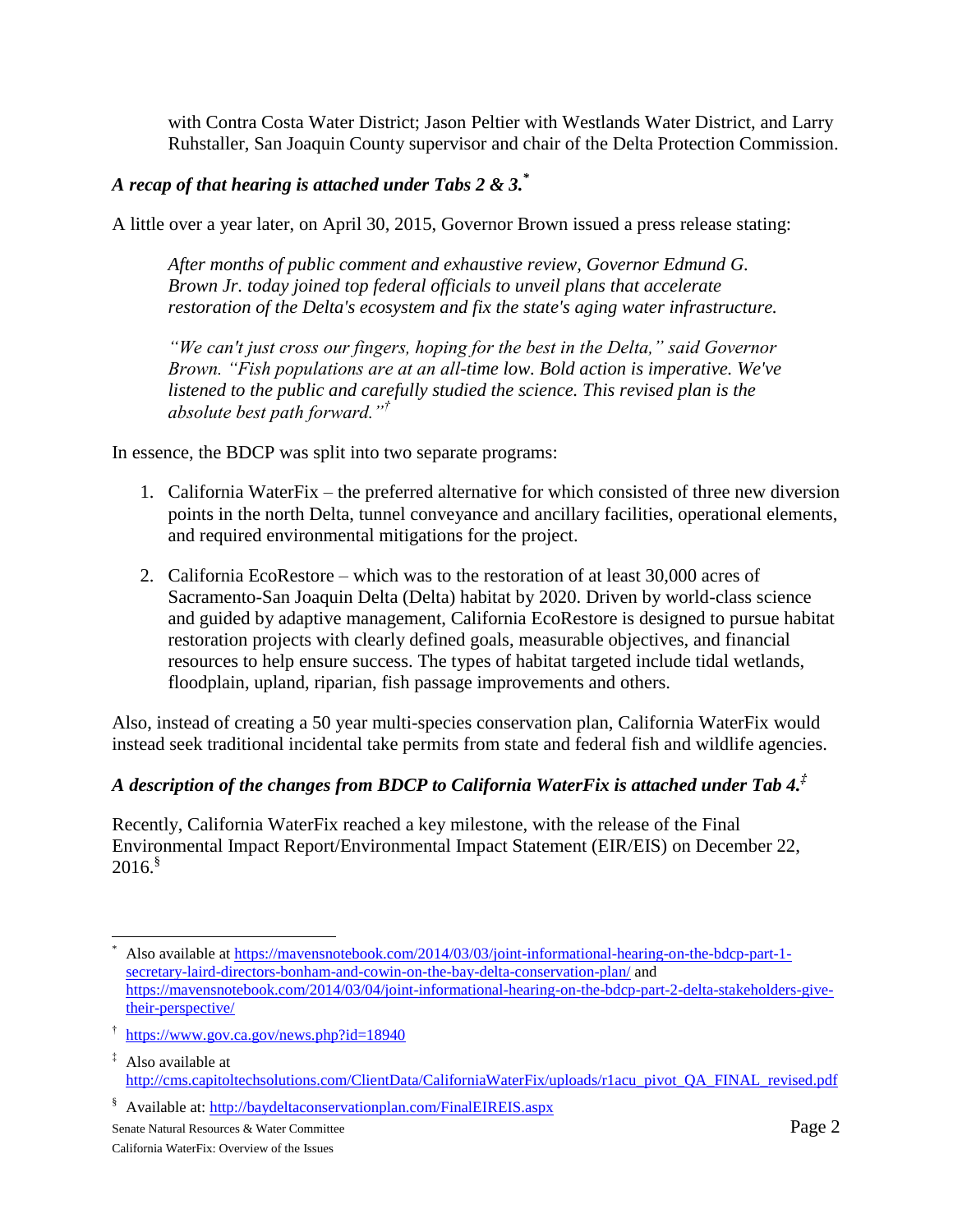In announcing the release of the final EIR/EIS, Governor Jerry Brown sent out the following message via Twitter:



*"Last year, I received the draft #CAWaterFix EIR. Now, 30,000 comments later, the final report is out. [http://bit.ly/2hdLkgq"](http://bit.ly/2hdLkgq)*

This is the first of two hearings on California WaterFix. This first hearing is intended to focus on the details of the status of the proposed project:

- What are the proposed facilities and operations, purported benefits, estimated costs, proposed management, outstanding necessary approvals, and plans for moving forward?
- What permits and other approvals must other state agencies issue and what are the issues they must take into consideration in issuing those permits and approvals?
- Given the ongoing controversy of the proposal, is there framework for a compromise?

The second hearing will be on February 28, where the committee will hear from key interest groups regarding their perspectives on California WaterFix. There will also be a significant amount of time for public comment.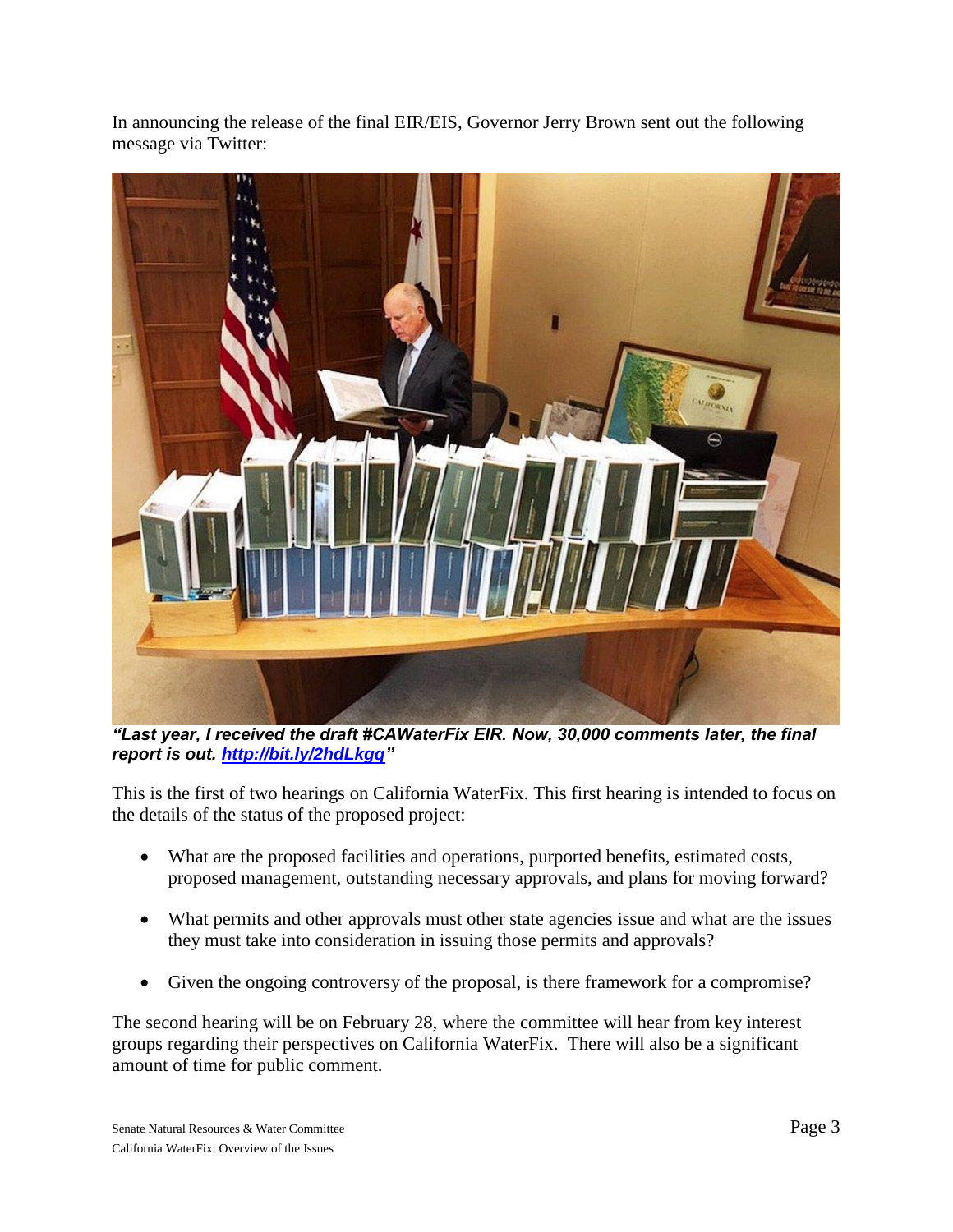To provide a context for members of the Senate Natural Resources and Water Committee, the balance of this paper:

- Briefly introduces each panel for the hearing,
- Directs the reader to any supporting materials in the briefing packet, and
- Poses questions for the panelists the members may wish to explore.

# *Overview of California WaterFix*

The first panel consists of Secretary of the Natural Resources Agency John Laird and Chief Deputy Director of DWR Cindy Messer. They will provide an overview of the proposed project. This will include topics such as why it is necessary, what it is intended to do, what the facilities are, what the expected benefits/costs are, the plan for moving forward etc.

### *A Final EIR/EIS Fact Sheet is attached under Tab 5. \**

### *A Delta Dependency Map is attached under Tab 6. †*

*A description a presentation to the Metropolitan Water District of Southern California of the facilities and other issues is attached under Tab 7. ‡*

### **Questions The Members May Wish To Explore:**

- *What is the projected yield of the project?*
- *What are the anticipated environmental and other benefits of the project?*
- *Who will own the facility? Will it be a part of the State Water Project?*
- Who will operate the facility? How will operational compliance with various permit *conditions be ensured?*
- *How is the project expected be financed? How will costs from CVP and SWP project contractors be recovered?*
- *Will financing require federal appropriations or other congressional actions?*

l Also available at [http://cms.capitoltechsolutions.com/ClientData/CaliforniaWaterFix/uploads/CWF\\_FS\\_FinalEIREIS.pdf](http://cms.capitoltechsolutions.com/ClientData/CaliforniaWaterFix/uploads/CWF_FS_FinalEIREIS.pdf)

<sup>†</sup> Also available at [http://cms.capitoltechsolutions.com/ClientData/CaliforniaWaterFix/uploads/DeltaDependencyMap\\_WaterFixFina](http://cms.capitoltechsolutions.com/ClientData/CaliforniaWaterFix/uploads/DeltaDependencyMap_WaterFixFinal.pdf) [l.pdf](http://cms.capitoltechsolutions.com/ClientData/CaliforniaWaterFix/uploads/DeltaDependencyMap_WaterFixFinal.pdf)

<sup>‡</sup> Also available a[t https://mavensnotebook.com/2017/02/08/metropolitan-special-committee-on-the-bay-delta](https://mavensnotebook.com/2017/02/08/metropolitan-special-committee-on-the-bay-delta-project-implementation-considerations-for-california-water-fix-dr-jacob-katz-on-managing-floodplain-productivity-for-multiple-benefits/)[project-implementation-considerations-for-california-water-fix-dr-jacob-katz-on-managing-floodplain](https://mavensnotebook.com/2017/02/08/metropolitan-special-committee-on-the-bay-delta-project-implementation-considerations-for-california-water-fix-dr-jacob-katz-on-managing-floodplain-productivity-for-multiple-benefits/)[productivity-for-multiple-benefits/](https://mavensnotebook.com/2017/02/08/metropolitan-special-committee-on-the-bay-delta-project-implementation-considerations-for-california-water-fix-dr-jacob-katz-on-managing-floodplain-productivity-for-multiple-benefits/)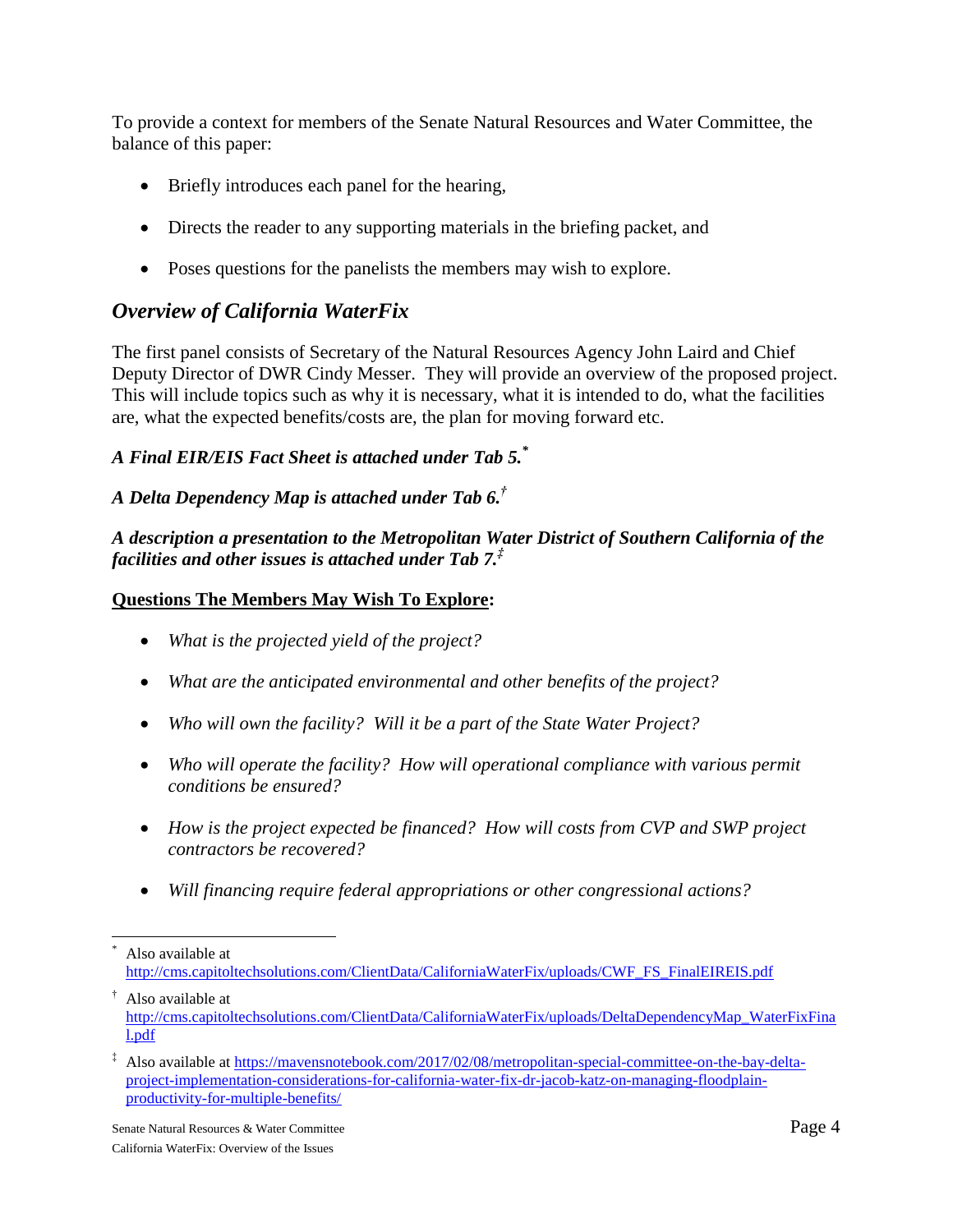*When will the final decision regarding whether or not to construct the project be made? Who will make that decision? What has to happen before that decision is made?*

### *Pending State Actions*

The second panel consists of the Director of Department of Fish and Wildlife, Charlton H. Bonham, Tom Howard, Executive Director of the State Water Resources Control Board, and Randy Fiorini, Chair of the Delta Stewardship Council. Each of these agencies will have to issue permits or otherwise authorize aspects of California WaterFix. The witnesses will describe what findings, permits, and/or actions their agencies need to take to approve the project going forward, and the expected timeline for those actions.

### **Questions The Members May Wish To Explore:**

### *For Director Bonham:*

- *How does your department's pending decisions regarding authorizing "take" under the California Endangered Species Act relate to similar pending decisions by federal fish and wildlife agencies? Is your analysis independent of the federal agencies'? What if there is a difference of opinion?*
- *Will the take authorization look significantly different than that under current operations?*
- *How will state permit conditions be enforced?*

### *For Executive Director Howard:*

- *You are currently in the water rights hearing process for regarding a change in point of diversion associated with California WaterFix. What is the expected timeline for completion?*
- *What are the types of issues the Board must take into consideration in granting such a change?*
- *Does the Board grant a strict "yes" or "no"? Or can/does it issue a "yes, but with conditions"? If with conditions, what kinds of conditions are typical?*
- Will the Board likely be asked to grant any other types of permits or *authorizations* for *California WaterFix? If so, what kinds of permits/authorizations and when would those likely come before the board.*

### *For Chair Fiorini:*

 *The Sacramento-San Joaquin Delta Reform Act requires the Delta Stewardship Council to develop a Delta Plan, and determine if "covered actions" are consistent with that plan. The Act was also written presuming BDCP was going to address the conveyance*